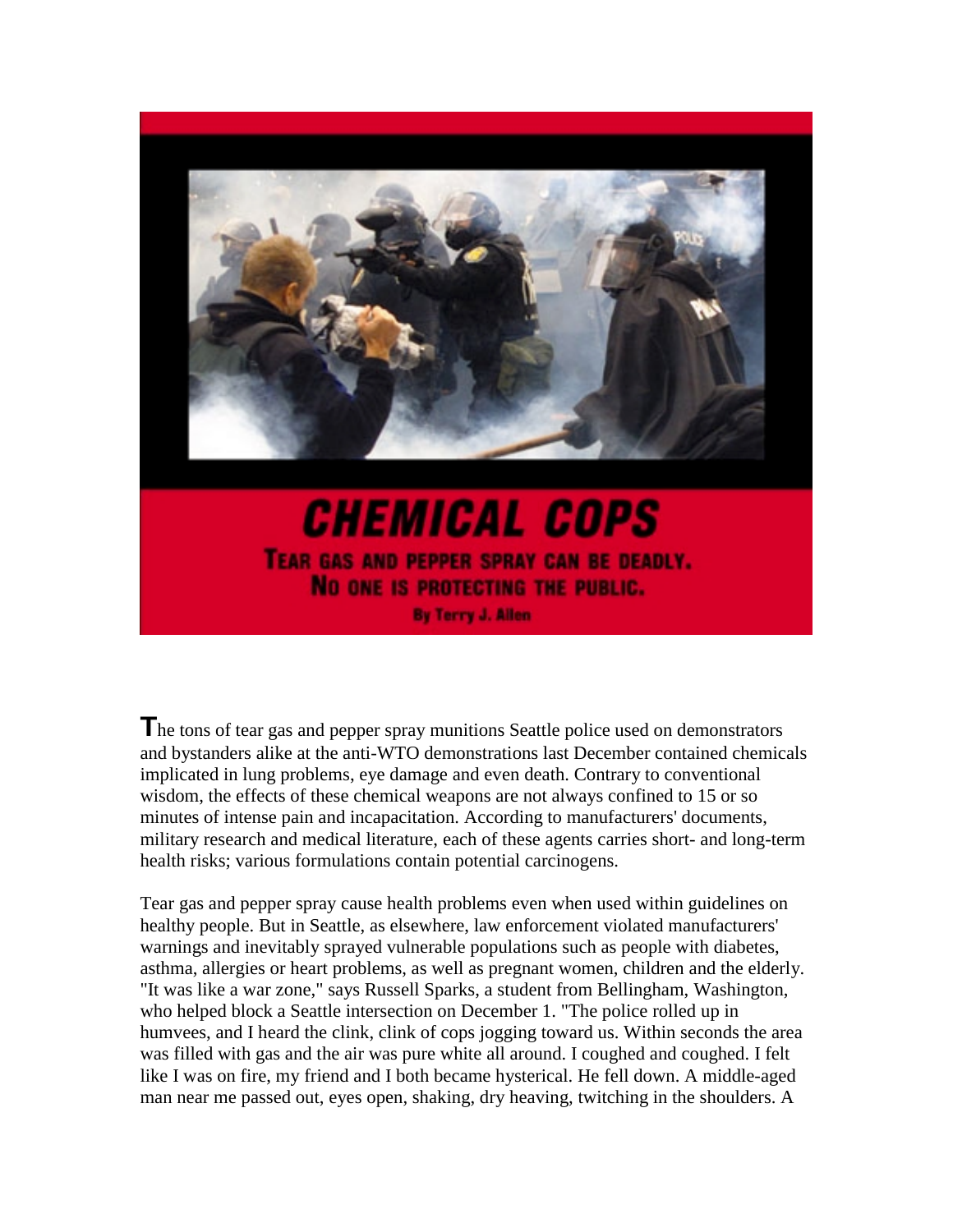woman passed out face down. I tried to help but my eyes were burning and I was screaming for medical help."

Three days later, Sparks still felt "serious flu symptoms, phlegmy, tired, fatigued, problems with eyes focusing, burning, slightly nauseous. I felt like it went into every pore." He wasn't alone. The persistence and severity of symptoms widely reported by demonstrators and hapless bystanders gave rise to speculation that some "mystery gas" had been used. Rumors of nerve gas spread like a toxic cloud across the Internet.

The truth is that tear gas and pepper spray alone can cause temporary blindness, respiratory problems, vomiting, diarrhea, fatigue and disorientation. Symptoms may linger for days in otherwise healthy individuals. Out of 187 North Carolina corrections officers exposed to pepper spray under controlled conditions for training purposes, according to Duke University Medical Center study, eight had symptoms persisting for more than a week, including eye problems, chest problems, headaches and disorientation.

More seriously, reports by the Army and in prestigious medical journals have warned of respiratory arrest, pulmonary edema, and acute elevations in blood pressure associated with risk of stroke and heart attack. Military and industrial sources also point to the possibility of cancer, birth defects and DNA damage from these chemical weapons.

While tear gas and pepper spray are banned from use in war by an international treaty, domestic use is legal and nearly ubiquitous in the United States. The advantages of these "non-lethal" technologies, police say, include fewer deaths and serious injuries to officers and suspects, a more benign image for departments and less litigation. Currently, more than 90 percent of the country's police departments issue pepper spray to their officers, according to the Justice Department, and many departments store tear gas for use in crowd control or riot situations.

Despite widespread use, none of the agents sold for police purposes is monitored, tested or regulated by any government agency for consistency, purity, toxicity or even efficacy. Dr. Howard Hu, a Harvard University epidemiologist, says that the extent of ill effects from these chemicals is unknowable since there have been no rigorous, independent follow-up studies on exposed populations. Little has changed since 1989, when Hu wrote in the Journal of the American Medical Association, "There is an ongoing need for investigation into the full toxicological potential of tear gas chemicals and renewed debate on whether their use can be condoned under any circumstances."

Because they are treated as weapons, police-grade products "fall between regulatory cracks," says Raymond Downs, program manager in science and technology at the National Institute for Justice. "Police are at the mercy of manufacturers," Downs adds, in that they have to rely solely on makers' claims for the safety of the chemical weapons themselves and for the wide variety of solvents and propellants routinely added to turn the active ingredients into aerosols.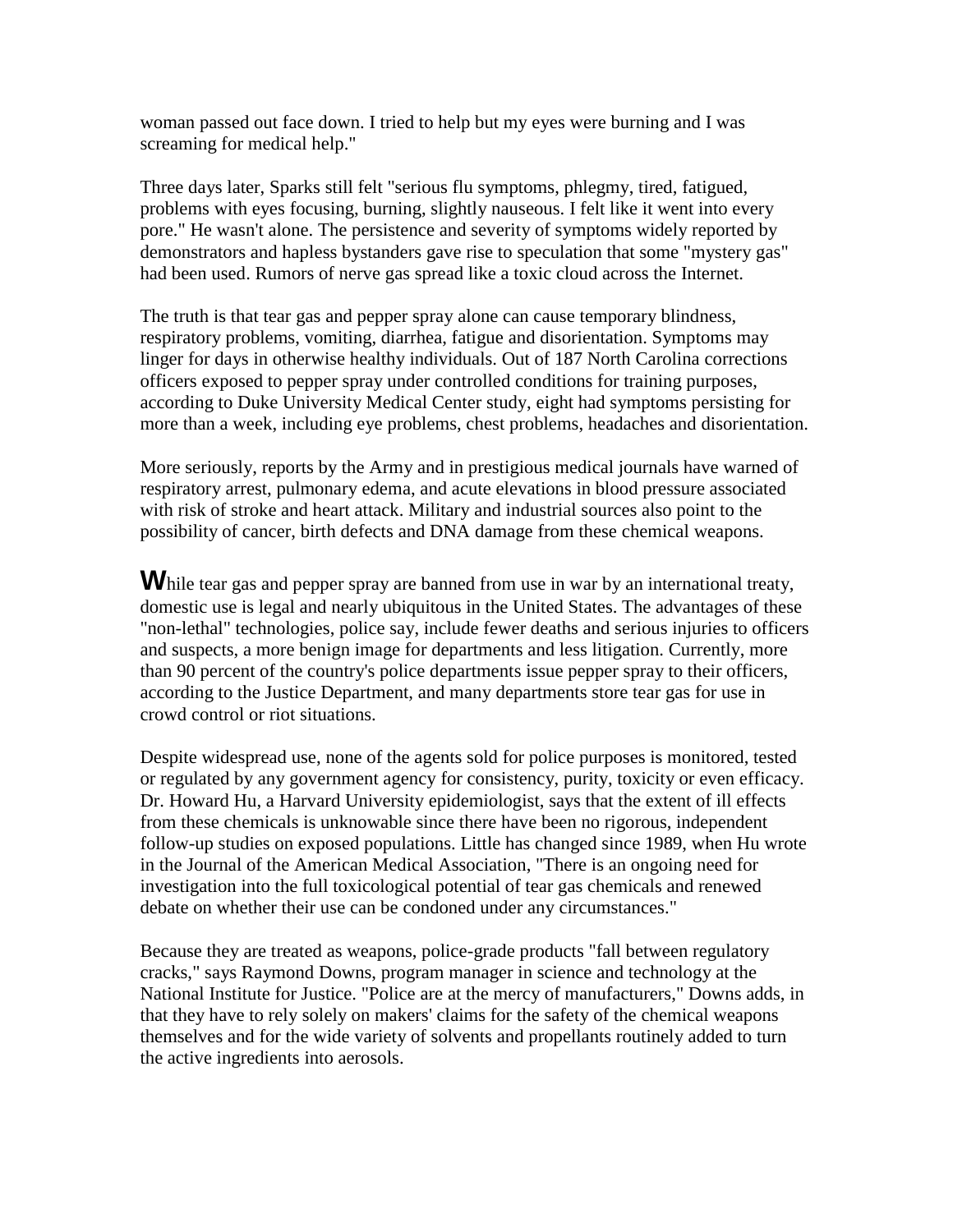Those claims may not be all that reliable. In a 1995 report, the Army warned that "manufacturer literature ... is often misleading, incomplete or inaccurate," and in some cases "manufacturers refuse to disclose the components of [their] products." Indeed, Def-Tec, one of the country's largest suppliers, declines to release information on concentration of pepper and tearing chemicals in its dozen products deployed in Seattle. It also won't disclose which solvents or propellants were incorporated, except to refer to three generic product-safety data sheets that the Seattle police are required by law to release.

When it comes to health aspects of any of the chemical weapons, used either singly or in combination, Downs notes, "there is almost no independent research going on." "They all spin the data," adds one federal official. "One manufacturer will say the other's is toxic, but mine is just fine."

Zarc International, which makes only pepper spray products, charges in its literature that the tear gases its competitors make promote cancer and cause allergic reaction and eye injuries. Def-Tec, a division of Armor Holdings, which manufactures both pepper spray and tear gas, denies any safety problems. "We know of tens of thousands of times that these have been deployed without any incident," says Dave Dubay, director of research for the Casper, Wyoming-based company.

It is not just manufacturers' data that have been called into question, but also the federal government's. After the FBI endorsed pepper spray in 1987 as an "official chemical agent," it was added to the arsenals of most police agencies and largely replaced tear gas. At the FBI, the Johnny Appleseed of pepper spray was special agent Thomas Ward, director of the Quantico Firearms Training Unit and the bureau's chief expert on pepper spray. Ward, who supervised, approved and guaranteed the chemical weapon's quality and safety for the FBI, also wrote the main bureau study cited by law enforcement agencies to defend its use. He promoted pepper spray in a widely disseminated official FBI training infomercial. Then, in February 1996, Ward pled guilty to a felony for accepting a \$57,500 kickback from Luckey Police Products, the country's second largest manufacturer of pepper spray, whose weapons Ward had touted as an FBI trainer as far back as the mid-'80s.

While police rely on manufacturers for safety assurances, the public relies on police to define when use of chemicals weapons is a safe, appropriate response. The International Association of Chiefs of Police issues "use of force" recommendations for various weapons, but individual departments around the country set their own guidelines and enforce them with varying degrees of rigor.

Seattle police, for example, are authorized to use chemical weapons against people engaged in peaceful civil disobedience. Boston police can only use pepper spray in selfdefense against a violent physical assault or when an officer trying to make an arrest is in danger of being injured or losing custody of the suspect. In the case of passive resistance, says Gary Eblan, defensive tactics instructor at the Boston Police Academy, "We would have four officers lift and take the subject to a holding area or wagon." Washington, D.C.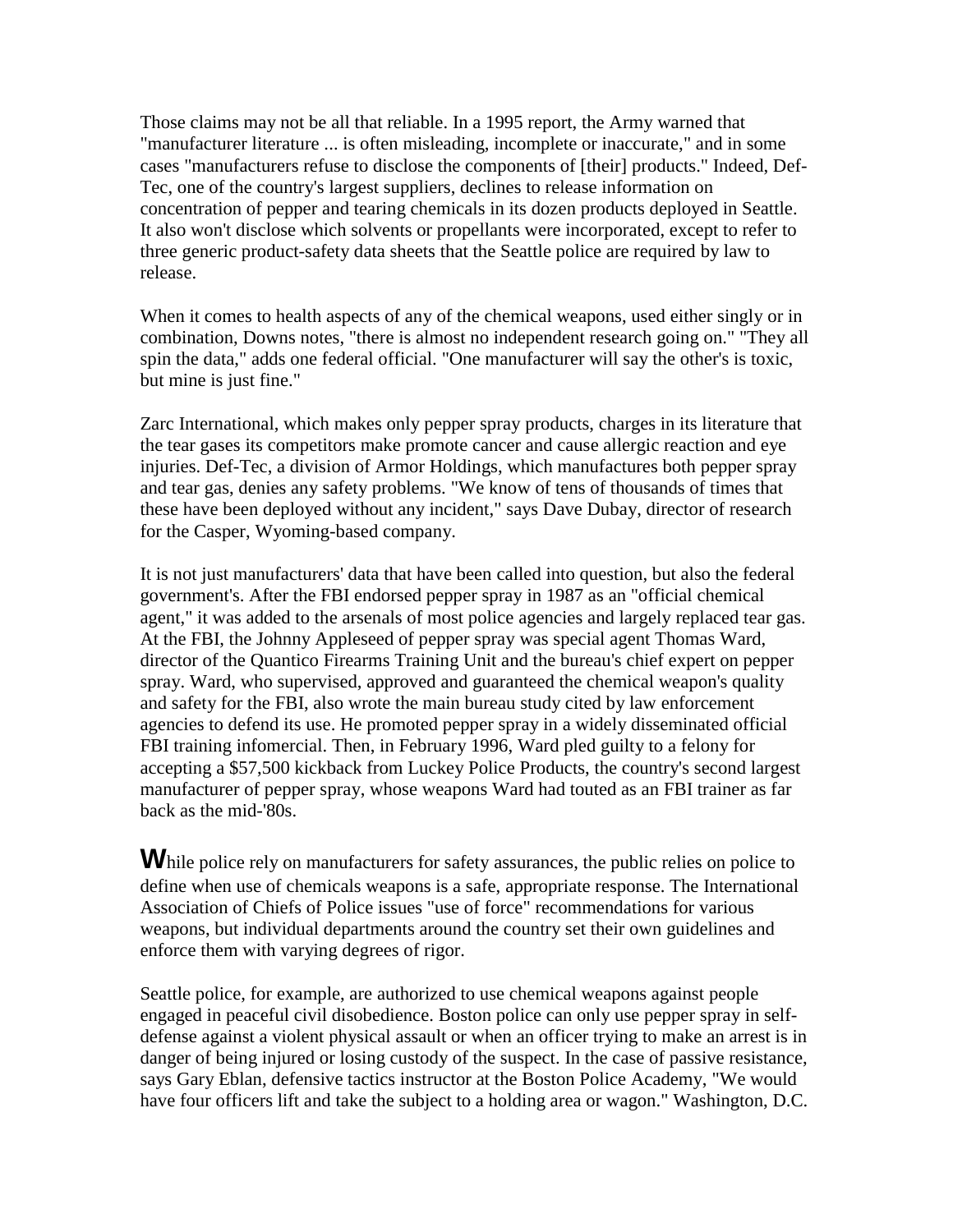may face crowd control situations similar to those in Seattle when demonstrators descend on the nation's capital in April for meetings of the IMF and World Bank. The Metropolitan Police Department is training 1,400 officers for crowd control and stocking up on chemical weapons and rubber bullets. Planning is underway to coordinate response with several federal agencies, including the FBI, U.S. Park Police, U.S. Capitol Police, Secret Service, U.S. Marshals and Federal Emergency Management Agency. The Metro Police Department refused to release its written guidelines for "use of force."

Police guidelines and manufacturers' standards inevitably vanish in thick air under real life conditions. When deploying chemical weapons on crowds, police have no practical way to monitor those sprayed, to screen out people with risk factors, or to avoid bystanders. Nor can they quickly decontaminate those affected. "Responsible police have a saying: 'When you spray them, you own them,' " Downs says. "There is a requirement for aftercare. You need to make sure if they need medical attention, they get it. In the military, if a few limp away, we may not care. In the civilian world, aftercare is essential."

Manufacturers also warn against deploying chemical weapons in closed spaces--a warning notoriously violated, with fatal consequences, by U.S. law enforcement in the Waco, Texas siege of the Branch Davidians. The American Civil Liberties Union and other groups have documented numerous instances in which pepper spray was used by police as a form of "street justice" to mete out pain and punish unruly or uppity suspects after they already had been subdued. U.S. prison guards routinely use chemical weapons to perform "cell extractions."

Excessive exposure--both accidental and intentional-- is another problem. An internal report by Def-Tec cautions that more than a single, one-second burst of pepper spray "obviously would be an overexposure, which may cause added health risks." And manufacturers recommend that police hold the spray at least several feet from a subject's face to avoid eye damage.

Yet videotape clearly shows instances in Seattle in which police held aerosol cans within inches of the faces of seated protesters and sprayed them repeatedly or in long bursts. "My impression was that most Seattle police officers handled themselves with some restraint, but some didn't," says Larry Gossett, a member of the King County Council. "We got too many reports from people handled in a brutal way for all of them to be false."

An additional risk in situations such as Seattle--where police admitted spraying crowds with multiple chemicals--is that "there has been no research on the synergistic effects," Downs says. Maryland-based Zarc International charges that "mixing [pepper spray] and other chemical agents such as [tear gas] ... can prove to be harmful or even fatal in reallife situations." The probability of adverse side effects is only exacerbated by the addition of solvents and propellants--some of which are themselves toxic or carcinogenic--to the active ingredients to turn them into effective aerosol weapons.